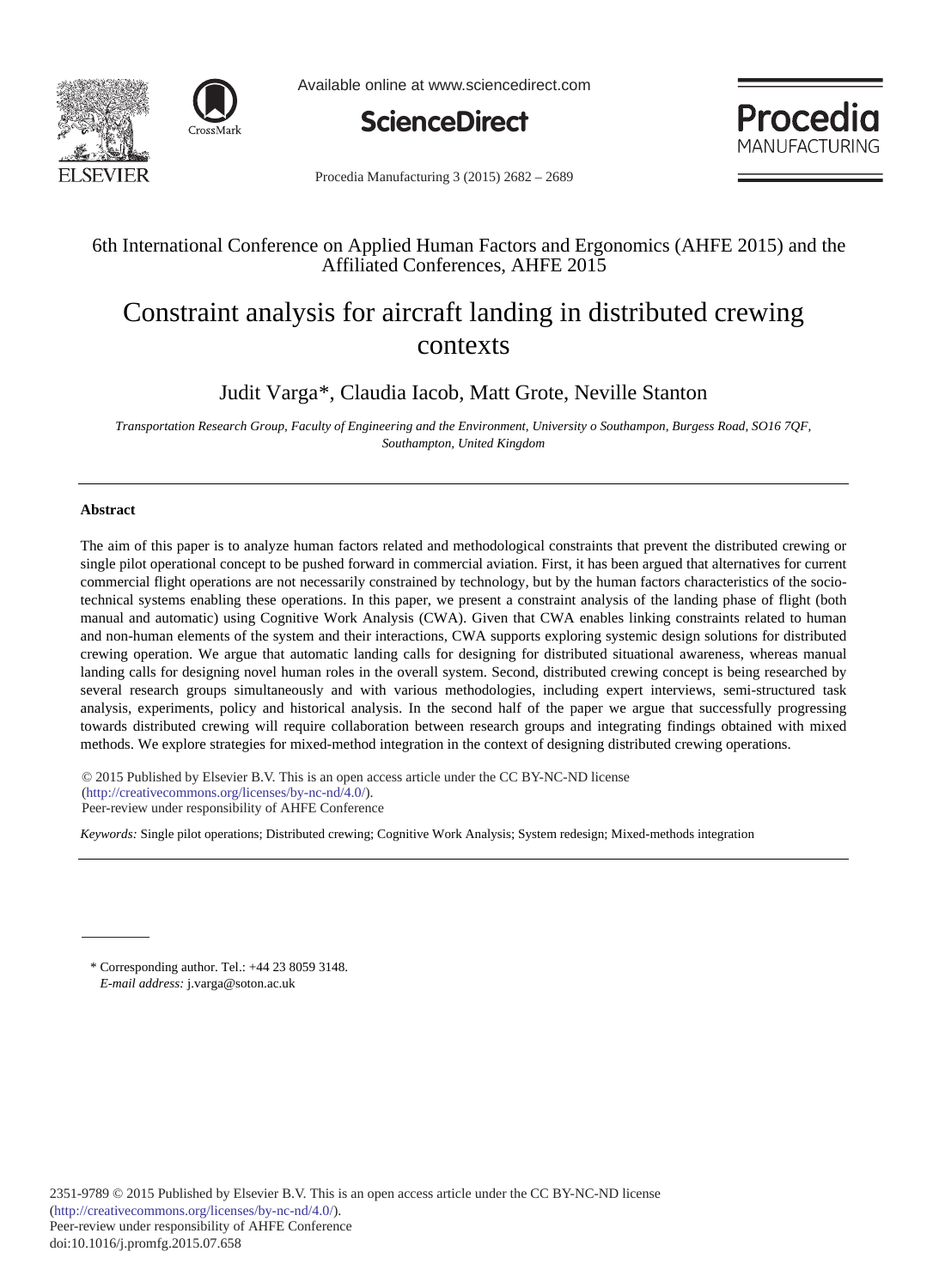# **1. Introduction**

Single Pilot Operations (SPO) or Distributed Crewing Operations  $(DCO)^1$  mean re-designing the aviation system in a way that one of the pilots is replaced with additional ground personnel. It has been argued by [1] that alternatives for current commercial flight operations are not necessarily constrained by technology, but by the human factors characteristics of the socio-technical systems enabling these operations. Sections 2-4 present an analysis of the human factors constraints that impede the progression towards SPO. Among other things, SPO will change the coordination between actors, task distribution, and communication with ATC [2]. Providing detailed design specifications in context of the SPO concept of operations (CONOPS) requires that the perspectives of actors and that of the whole system are taken into account simultaneously.

Sections 2-4 present a constraint analysis of landing, which is one of the busiest airborne phases of flight using Cognitive Work Analysis (CWA) [3]. CWA is a method that enables the joint consideration of the above mentioned perspectives. Section 5 presents initial design recommendations for SPO based on the CWA of landing. Section 6 presents initial considerations for overcoming a methodological constraint that hampers the progression towards SPO. In particular, success in designing SPO calls for solutions to integrate findings obtained by remote research groups and with diverse methodologies. First, successfully designing and implementing SPO requires collaboration between the growing number of research groups and projects that investigate SPO e.g. in terms of drawing design recommendations based on results obtained by remote research groups. Second, in order to evaluate the effect of changes that SPO would impose, aviation performance needs to be studied from heterogeneous perspectives and with mixed methodologies. Relevant perspectives include task distribution and coordination between actors [2], regulatory and stakeholder analysis [4] alongside with flight deck [5] and ground station design [6] in the SPO context. In order to track system level interdependencies and to overcome reductionism [7] these perspectives need to be considered simultaneously. Relevant methods include semi-structured task analyses, expert interviews, experimental design and regulation analysis.

#### **2. Cognitive Work Analysis**

Cognitive work analysis (CWA) allows the analysis, design and qualitative prediction of complex socio-technical system performance. Conceptually, CWA is grounded in an ecological approach to cognition. It conceptualizes skilled performance as functional system performance where the actor and the 'context' constitute a functional unit. Hence, CWA enables taking the perspective of actors and the system into account simultaneously. Characteristics of performance are explained with the help of performance shaping constraints. Functional performance is understood to emerge as the result of constraints reducing the degrees of freedom of the system. CWA conceptualizes five types of ('layers') of constraints (performance shaping factors) that equal to five phases of analysis:

- 1. Work Domain Analysis (WDA) allows identifying the constraints imposed by the work domain.
- 2. Control Task Analysis (CAT) enables identifying the requirements associated with expert action associated with known classes of events in a particular domain.
- 3. Strategies Analysis enables understanding the different ways in which activities identified in subsequent sections can be accomplished.
- 4. Social Organisation and Coordination Analysis (SOCA) enables identifying the constraints imposed by the social and organisational characteristics of the system.
- 5. Worker Competencies Analysis enables identifying the competencies that each actor roles should exhibit.

We have focused on the WDA, CAT, and SOCA of one of the busiest phases of flight, landing – both manual and automatic. The WDA outputs an abstraction hierarchy (AH), a tree based structure defined on 5 levels:

1. Functional purpose level defines the overall purpose of the system.

 $1$  In this paper we use the SPO and DCO terms interchangeably.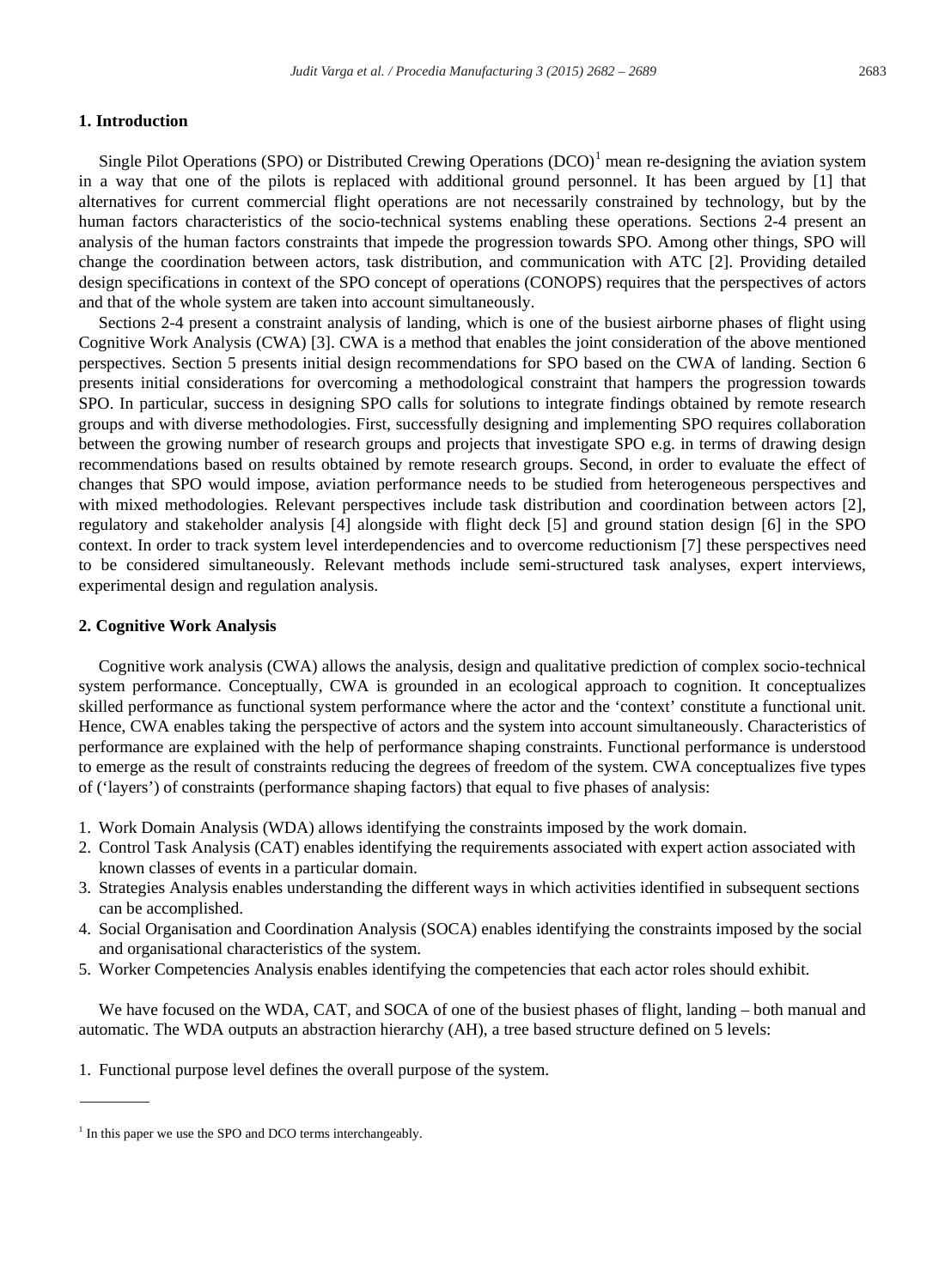- 2. Values & priorities level represent values that constrain the way the functional purpose is achieved in the domain under analysis.
- 3. Purpose related functions level links affordances to functional purposes. These represent constraints that are embodied by physical objects and imposed by the functional purpose of the system.
- 4. Object-related processes level defines the affordances granted by the objects in the functional systems defined by the functional purpose.
- 5. Physical objects level defines the objects that have functional roles in the system under analysis.

CAT addresses system activities in terms of the situation in which they are or can be performed [8]. CAT can be represented as a two dimensional matrix where the horizontal axis is populated by situations that can be defined temporally, spatially or the combination of the two; and the vertical axis can be composed by either object-related processes or purpose-related functions. Empty cells indicate situations where the function is not possible. Cells in which ball and whiskers are displayed indicate the situations where functions that can and typically do occur. Cells surrounded by dashed line indicate situations where the function could but typically do not occur. [8] By differentiating between these conditions, flexible and rigid boundaries can be identified. Flexible boundaries indicate design possibilities for removing current system constraints; whereas rigid boundaries indicate boundaries for functioning that cannot be changed.

SOCA enables depicting the distribution of activities between actors in the system, hence analysing the constraints imposed by social and organisational structures and actor roles. Actors can include both human and nonhuman actors (e.g. automation). SOCA enables analysing the cooperation and communication between actors. In our analyses we represented SOCA-CAT with the tool developed by [9].

#### **3. Cognitive Work Analysis for manual landing**

When the destination airport does not have ILS facilities, or if the aircraft has a fault that prevents automatic landing to be performed, manual landing needs to be performed. In this section, we present the results of a CWA performed for the manual landing flight scenario. The present analysis was conducted with a set of assumptions that are presented below. Under different assumptions, the CWA and the constraints identified might change. The assumptions were identified with the aim to maximise the representativeness of the scenario analysed, and are as follows: a) object-related functions required for manual landing are working, b) state-of-the art technology (analysis was based on flight performance with Boeing aircrafts), c) state-of-the art operational context (not SESAR / NextGen).

# *3.1. WDA for manual landing*

The purpose related function associated with the manual landing scenario is ''Landing the aircraft manually''. This is the purpose that values and priority measures, purpose related functions and objects (affordances) serve. As outlined in Section 2 values and priority measures characterise constraints imposed by the way the functional purpose is to be achieved in the system under analysis. Values and priority measures in manual landing include

- a. Maximize time efficiency. Landing need to be coordinated in time according to schedules in order to enable continuous air traffic and avoid delaying other flight operations.
- b. Maximize safety. While being time efficient, safe performance also needs to be ensured.
- c. Adhere to social norms. Pilots are influenced by social norms due to the need for belonging and characteristics of group cognition [10]. Social norms are influenced by both company culture and ad-hoc norm formation in the cockpit team.
- d. Adhere to SOP. Pilots need to respect the flight procedures imposed by the airline company.
- e. Minimize discomfort. The discomfort of the passengers and the crew needs to be kept at an absolute minimum.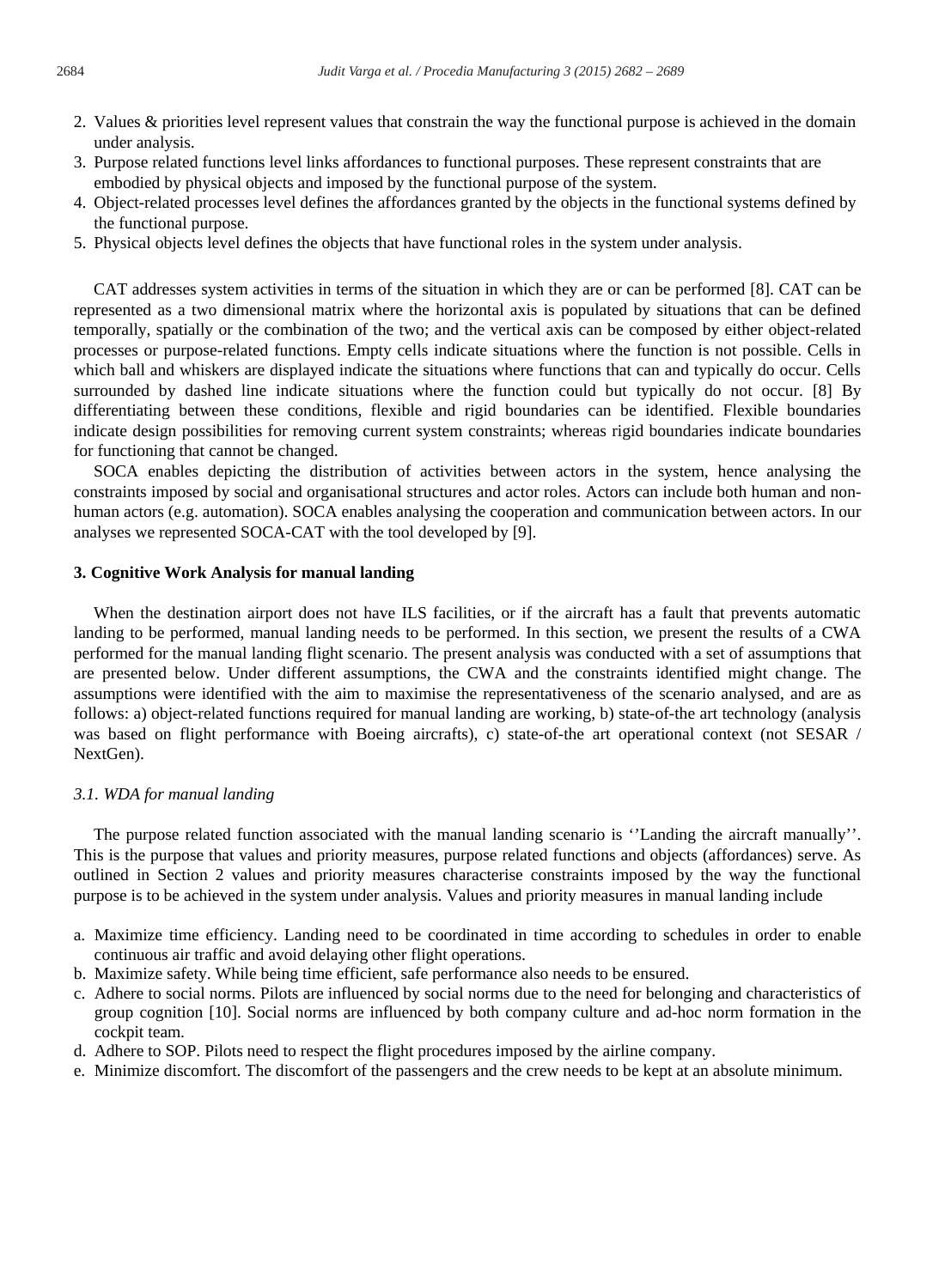

Fig. 1. Abstraction Hierarchy for Manual Landing.

The physical objects listed include the objects that have functional significance for manual landing. Affordances of the objects are presented at the object-related processes level. Some objects have more than one affordance which indicates that objects enable functional performance in multiple ways. For example, weather reports that both indicate weather and afford runway visibility. Purpose related functions include: confirm landing capability at 1000R, final decision to land, and enable aircraft to land.

# *3.1. SOCA-CAT for manual landing*

Situations for the manual landing scenario were defined according to the temporal sequence of landing performance. Given the tight link between spatial and temporal changes in aviation performance, the situations also have spatial characteristics. However, in the present analyses the temporal perspective was granted priority because it is assumed that it is by enhancing temporal coordination of flight events, and the timely coordination between actors and information flows that flight performance can be improved. Spatial coordination is a specific task of ATC. The situations for manual landing are as follows: before top of descent, approach ban, decision height point, just prior to touchdown and touchdown. Functions were defined as object-related functions.

As it can be seen in Figure 2, there are a few flexible constraints in the state-of-art practices of manual landing. With suitable design solutions, flexible constraints could be removed and flight performance might be enhanced. Most importantly from the perspective of enhancing landing performance, approval for landing could be provided in a set of situations by ATC; and visual reference for landing could be confirmed earlier as it is done usually. This might be supported by suitable technology, such as eyes-out displays. However, as it can be seen in Figure 2, there is a set of rigid boundaries that need to be adhered to under all design solutions. These include following the flight path, maintaining desired speed and guiding the aircraft throughout landing. Moreover, visual reference for landing needs to be confirmed at the decision height point the latest. The rigid constraints imposed by these functions might inform design solution of system design in a distributed crewing context.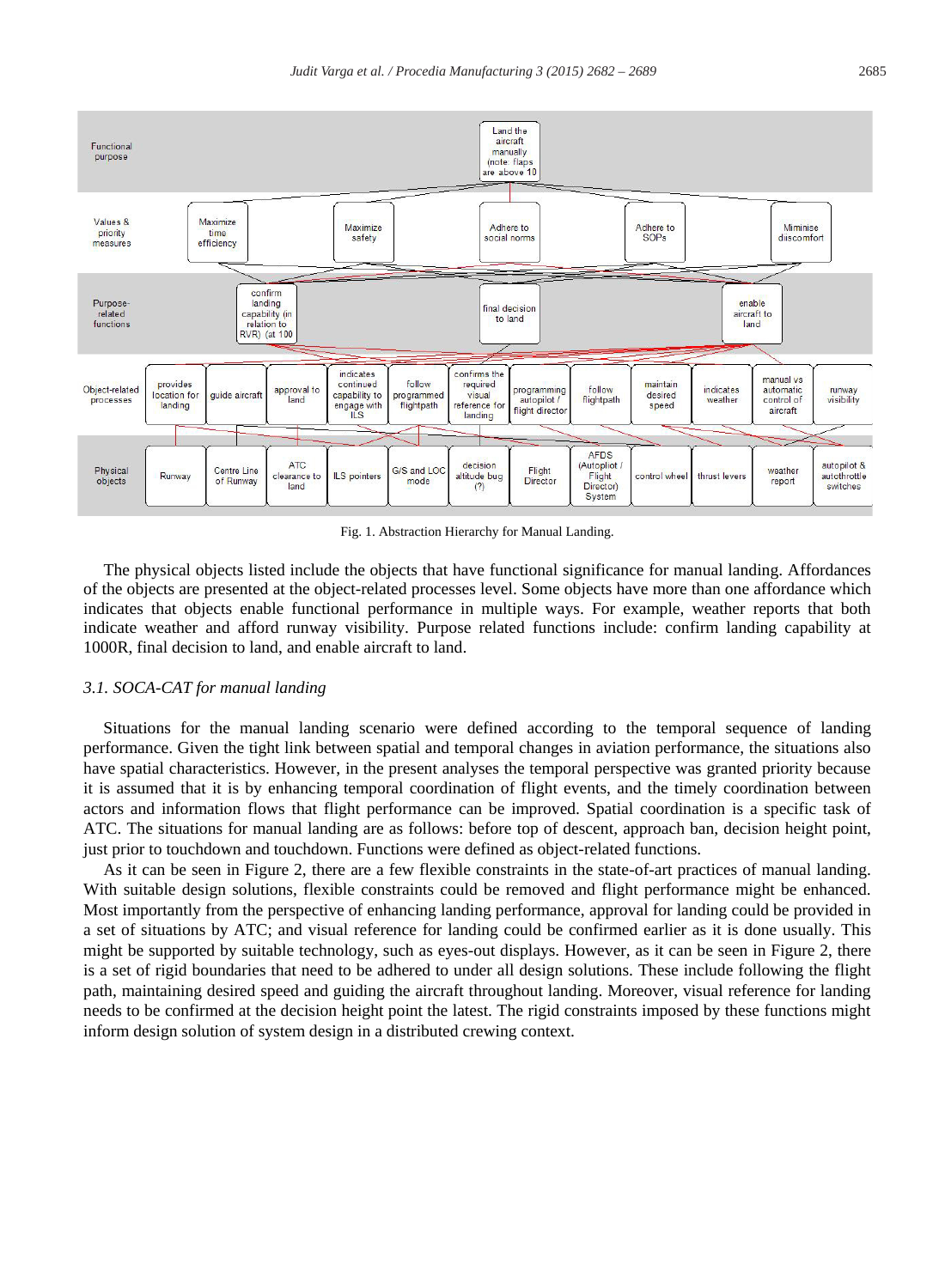

Fig. 2. (a) SOCA-CAT for Manual Landing; (b) SOCA-CAT for Automatic Landing.

#### **4. Cognitive Work Analysis for automatic landing**

In low visibility operations, with suitable ILS facilities available at the destination airport, automatic landings are necessary. In this section, we present the results of the CWA for the automatic landing in CAT3 conditions flight scenario.

# *4.1. WDA for automatic landing*

In the case of automatic landing, the functional purpose is 'landing the aircraft in CAT3 conditions' (Figure 3). Values and priorities alongside which the achievement of this purpose is measured are the same as for manual landing scenario.

The physical objects level includes all the objects involved in this phase of flight, irrespective of whether they are internal to the aircraft or external. Each of these objects provides a set of affordances which are depicted at the object-related processes level. For example, the FLARE mode provides two affordances: it indicates the auto land capability of the aircraft and it automatically flares the airplane. Similarly, the runway provides both a location for landing and sufficient space for landing.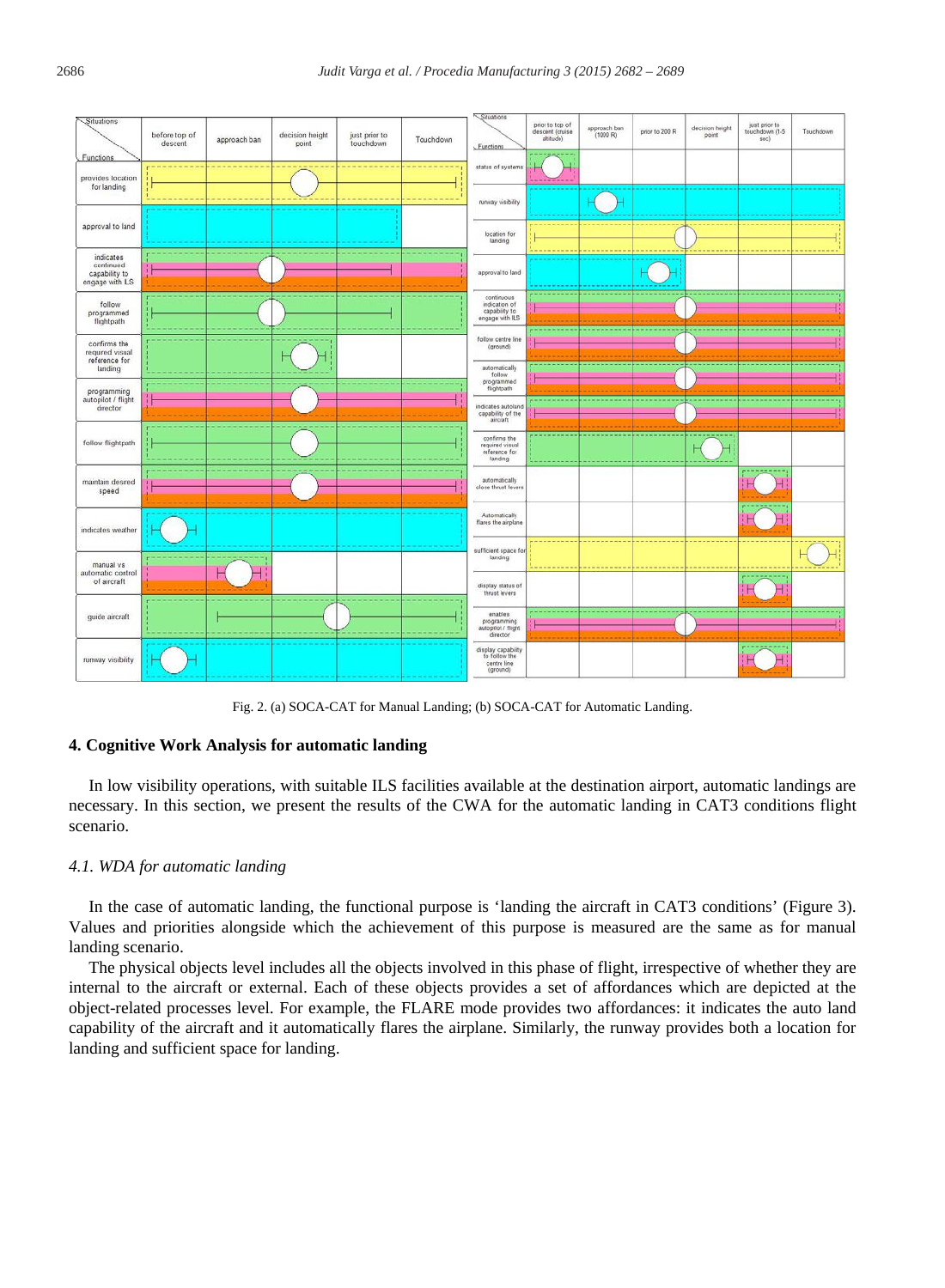

Fig. 3. Abstraction Hierarchy for Automatic Landing.

The purpose-related functions level groups the affordances on the object-related purposes level into the following functions: confirm capability for landing, monitor landing capability, final decision to land, enable aircraft to auto land. Confirming capability for landing implies confirming the status of the systems required for auto landing, runway visibility, continuous indication of capability to engage with ILS, display capability to follow the centre line on the ground, automatically follow the programmed flight path, indicators of the auto land capability of the aircraft. Monitoring landing capability implies obtaining approval to land, confirming runway visibility, continuously monitoring the indication of capacity to engage with ILS, monitoring the capability to follow the centre line on the ground, monitoring the process of automatically following the programmed flight path, monitoring the indicators of auto land capability of the aircraft. The final decision to land depends on the conformation of the required visual reference for landing. Enabling the aircraft to auto land implies the existence of a location for landing, the existence of sufficient space for landing, confirming the indication of capability to engage with ILS, conforming the capability to follow the centre line on the ground, automatically following the programmed flight path, automatically closing the thrust levers, automatically flaring the aircraft, programming the autopilot and flight director.

#### *4.2. CAT and SOCA-CAT for automatic landing*

The CAT (Figure 2) maps the functions identified during the WDA to the temporal situations that define the landing phase. Chronologically, these temporal situations are: prior to top of descent (cruise altitude), approach ban (1000R), prior to 200R, decision height point, just prior to touchdown (1-5 seconds before touch down), and touchdown. Automatic landing requires a close collaboration between pilots. Briefings on aircraft status and the close monitoring of aircraft systems is currently performed in collaboration between the Pilot Flying and Pilot Non Flying. When designing for distributed crewing operations, cross-checking roles need to be accounted for both in functional terms and in terms of social dynamics.

#### **5. Initial design recommendations based on the CWAs**

Manual landing requires strong flying skills and efficient interaction between the pilots and the flight deck systems. In addition to this, automatic landing requires the effective monitoring of the flight deck systems and quick reaction time for fault alerts. This translates into different system design requirements in a distributed crewing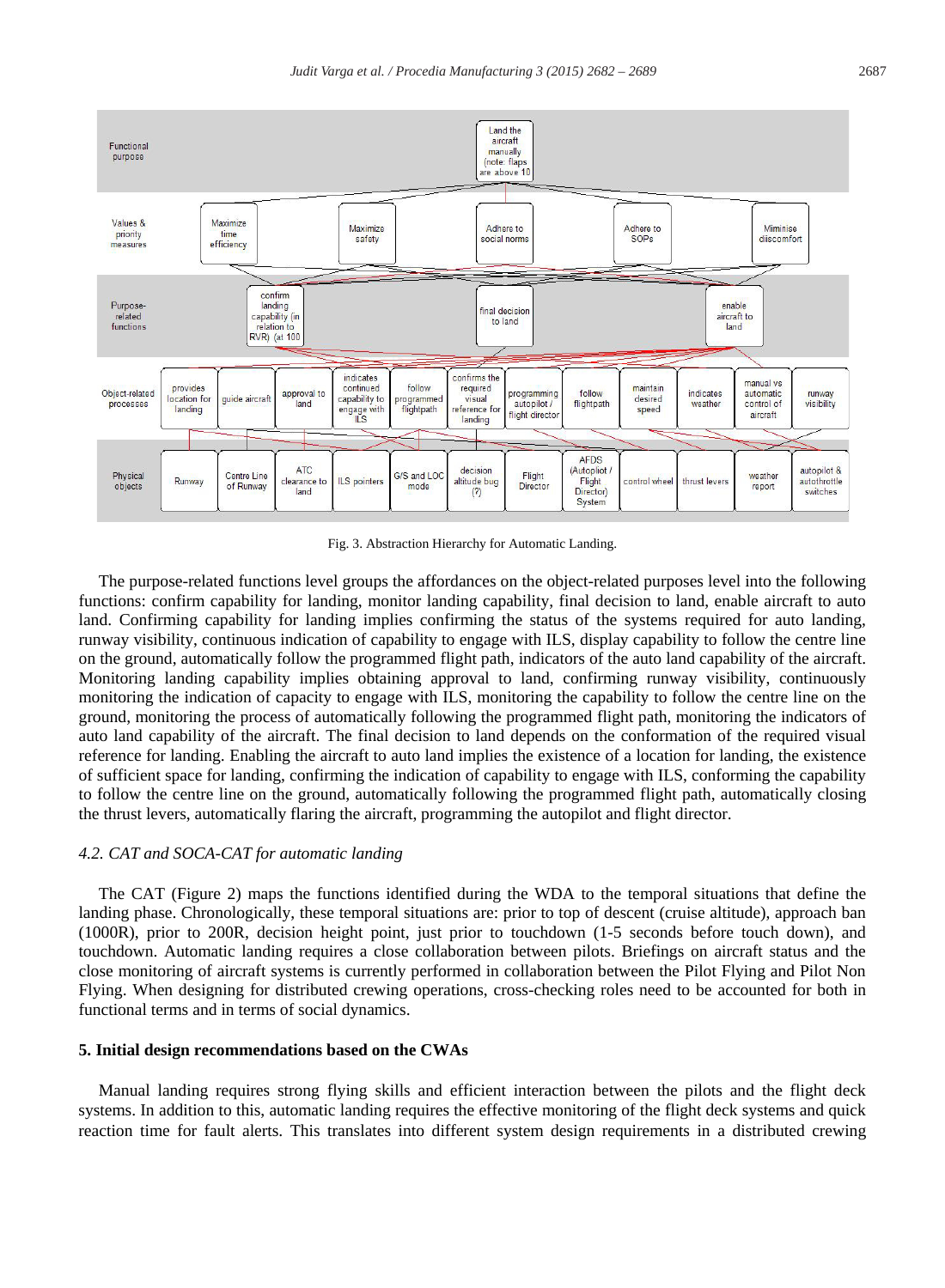context – manual landing calls for designing for jointly controlling the aircraft with potential novel human roles in the system, whereas automatic landing calls for distributed situational awareness.

## **6. Towards mixed-method integration**

As outlined in the introduction, multiple research groups investigate SPO simultaneously (e.g. NASA [2], the UK based Future Flight Deck consortium and the EU funded ACROSS (Advanced Cockpit for Reduction Of StreSs and workload) consortium using heterogeneous methodologies. Using multiple methods is not simply the consequence of research activities being distributed. Aviation is a complex system in the sense that closely interacting heterogeneous (human and non-human) actors distributed in space and time bring forth aviation performance. Hence, heterogeneous methodologies are required to investigate aviation performance in a holistic way. Types of information that potentially need to be integrated include expert interviews, task analyses, experimental studies (cf. [2]) as well as historical analysis of aviation practices, regulation analysis [4] and accident investigations [11]. The lack of tools to support mixed-methods integration acts itself as a constraint on progressing towards SPO.

Our current work include investigating SPO pilot performance and task distribution between the flight deck and ground stations with CWA (a semi-structured task analysis) and experimental studies. However, we are aiming to develop considerations for mixed-methods integration that point beyond our project to facilitate potential collaboration between remote research groups. In the next paragraphs challenges associated with mixed-methods integration will be outlined followed by initial recommendations for overcoming them in the context of SPO design.

Mixed-method integration poses epistemological and methodological challenges. Mixed-methods integration can be desired in the context of a single study [12], or across studies that in some form relate to the studied phenomenon [13]. From an epistemological point of view, the relationship of the information obtained with various methods and their relationship to the object of the study needs to be established. [13] lists five approaches to strategically grounded mixed-methods research and labels them according to the 'logics' that guide each strategy. The five logics are the 'rhetorical logic', 'parallel logic', 'integrative logic', 'corroborative logic', 'multi-dimensional logic'. The goal of the rhetorical logic is to add depth or breadth to research and to embellish the result obtained with any methodology. This can be obtained with loose integration. Parallel logic consists of designing studies using different methodologies as partially independent sub-projects under the umbrella of a topic broadly conceived. Under the integrative logic, studies using different methodologies can be conceived as components that shed light on different aspects of a holistic research question, similar to pieces in a jigsaw or layers of a cake. The corroborative logic consists of 'measuring' a phenomenon "from two or more different vantage points, in order to pinpoint the phenomenon, or to improve, test or validate the accuracy of the observation" (p. 8.). Finally, the multi-dimensional logic assumes that the phenomenon we seek to explain is inherently multidimensional and that dimensions "exist in an uneasy or messy tension, rather than being neatly integrated within one plane or dimension (like the wedding cake or the jigsaw puzzle)". On this account, different methods have distinctive strengths and potential which, if allowed to flourish, can shed light on aspects of the phenomenon that coexist. On this account, "the different ways of perceiving and interrogating the social world represented in different methods are themselves part of that multidimensionality" (p. 9.) Instead of aiming for an "integrated account or explanation" (p. 10.) such as under the integrative logic, or "a series of parallel accounts" (p. 10.) such as under the parallel logic, multi-modal explanations "which are based on the dynamic relation of more than one way of seeing and researching" (p.10.). The logic that best reflects mixed-method integration in the context of designing SPO is to be determined as research efforts progress. Upon first reflection, it seems likely that not one but multiple logics may reflect the challenges posed by SPO design depending on sub-research questions. Designing SPO can be understood as an umbrella term that encompasses multiple sub-research questions, e.g. identifying optimal task allocation between actors in the system, designing interfaces in cockpits and ground stations that enable safe operational performance, determining safety levels of alternative system architectures, identifying stakeholders that would need to be taken on board if the SPO concept was to be introduced including professionals working in the aviation system and the public whose perception has a deciding role in the success of business innovation. Depending on the sub-question that one focuses on, the most suitable strategy for mixed-methods integration may vary. Some aspects of SPO design such as identifying optimal task allocation between flight deck and ground crew may require a mixed-method integration